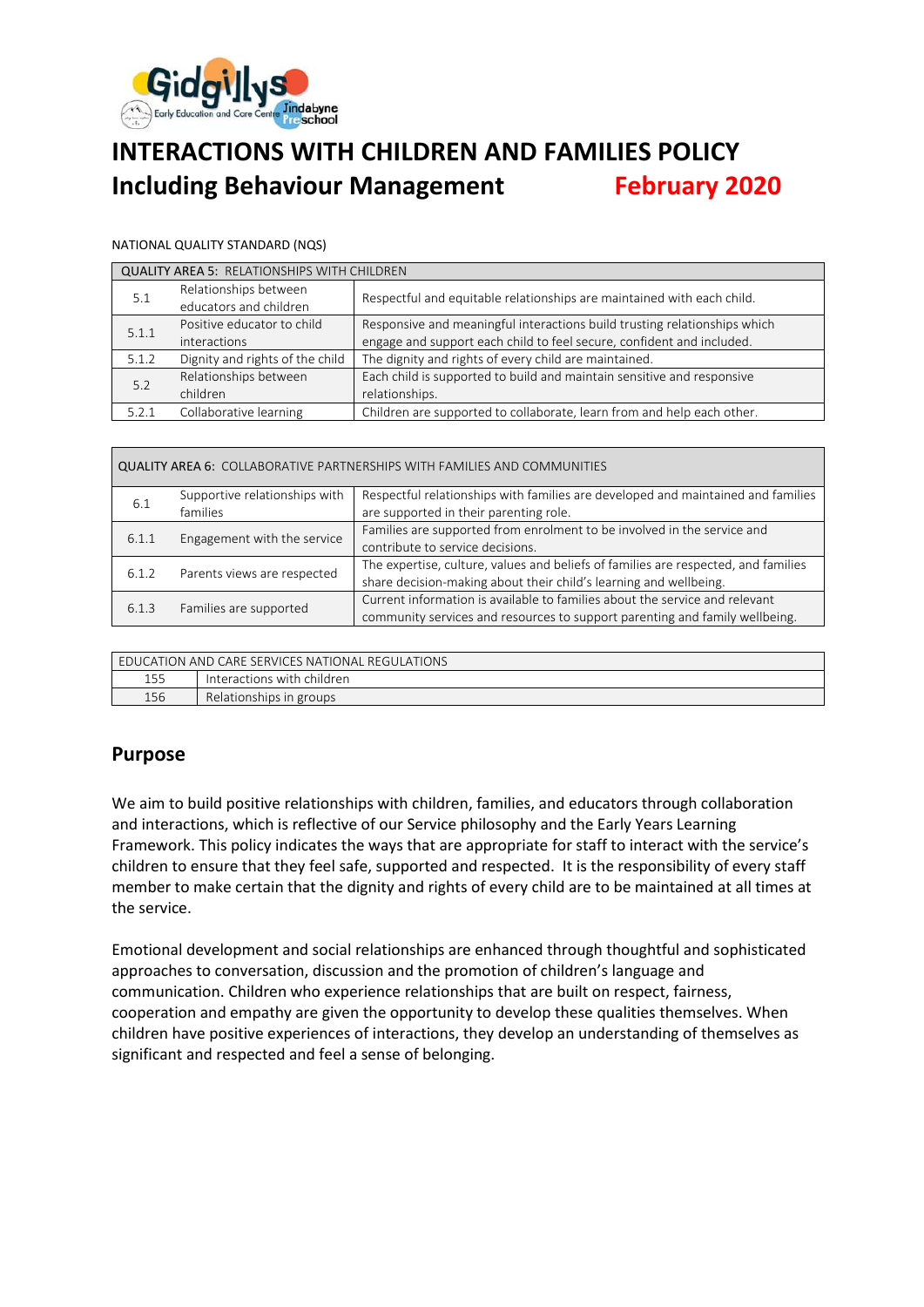

# **Responsibilities of the Approved Provider**

- Ensure the service operates in accordance with the Education and Care Services National Law and National Regulations 2011 with regard to the delivery and collection of children at all times.
- Ensure all staff have access to relevant professional development.
- Ensure the educational program contributes to the development of children who have a strong sense of wellbeing and identity, and are connected, confident, involved and effective learners and communicators.
- Ensure that the Nominated Supervisor and all staff members at the service who work with children are aware that it is an offence to subject a child to any form of corporal punishment, or any discipline that is unreasonable or excessive in the circumstances **(National Law 166)**.
- Inform the Regulatory Authority in writing, within 24 hours of receiving a notifiable complaint **(National Law 174(B))**.

# **Responsibilities of the Nominated Supervisor**

- Guide professional development and practice to promote interactions with children that are positive and respectful through the use of the ECA Code of Ethics and UN Convention on the Rights of the Child.
- Guide children's behaviour positively
- Establish practice guidelines that ensure interactions with children are given priority and those interactions are authentic.
- Ensure all staff are aware of the service's expectations regarding positive, respectful and appropriate behaviour, and acceptable responses and reactions when working with children and families.
- Consider the size and composition of groups to ensure all children are provided with the best opportunities for quality interactions and relationships with each other and with adults at the service.
- Develop and implement educational programs, in accordance with an approved learning framework, that are based on the developmental needs, interests and experiences of each child, and take into account the individual differences of each child.
- Ensure that staff provides education and care to children in a way that encourages children to express themselves and their opinions and allows children to undertake experiences that develop self-reliance and self-esteem.
- Provide new educators with relevant information about the Service and program through an Educator handbook, induction, and daily communication.
- Treat Educators with respect.
- Be sensitive to the feelings and needs of Educators.
- Provide constructive feedback to Educators.
- Value the role and contribution of each educator.
- Provide opportunities for all educators to have input and evaluate the program.
- Appreciate and utilise educator skills and interests.
- Provide support and assistance to Educators.
- Hold regular educator meetings.
- Use appropriate conflict resolution techniques to solve problems.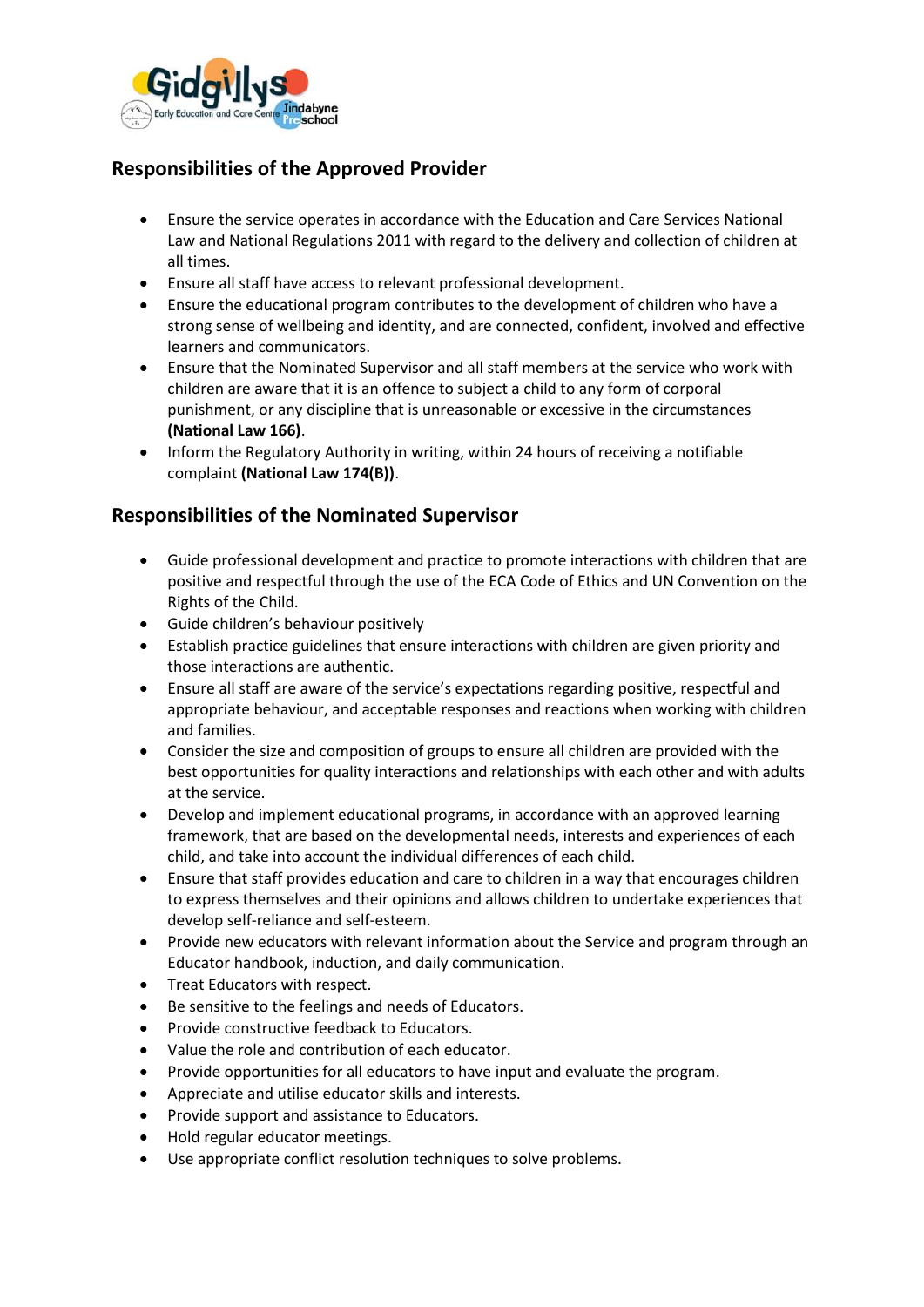

- Ensure policies and procedures are up to date regarding communication, expected behaviour and grievances.
- Provide opportunities for professional development.

# **Responsibilities of the Educators**

- Act in accordance with the obligations outlined in this policy.
- Acknowledge children's complex relationships and sensitively intervene in ways that promote consideration and alternative perspectives and social inclusion.
- Respect children's agency and encourage them to express themselves and their opinions.
- Interact with children and families in the manner outlined in the ECA Code of Ethics.
- Maintains the dignity and the rights of each child at all times.
- Have regard to the cultural and family values, age, and the physical and intellectual development and abilities of each child being educated and cared for.
- Offer positive guidance and encouragement towards acceptable behaviour.
- Ensure that routines such as toileting, nappy change and rest times are used for positive one to one interaction with children and a time that they can get to know more about the child.
- Genuinely seek children's input, respect their ideas and take their suggestions on board.
- Our educators will listen empathetically to children when they express their emotions, reassure them that it is normal to experience positive and negative emotions and guide children to remove themselves from situations where they are experiencing frustration, anger or fear.
- Form warm relationships with each child.
- Participate in children's play using children's cues to guide their level and type of involvement while always maintaining a positive approach when responding to children.
- Model reasoning, prediction and reflection processes and language.
- Collaborate with children about routines and experiences.
- Use techniques such as sign language and other resources and tools to support children with additional needs.
- Engage in give and take communication by adding to interactions initiated by babies and toddlers by describing objects and talking about routine activities with babies and toddlers.
- Use their interactions with children to support the maintenance of home languages and learning English as an additional language.
- Use information from their observations of interactions with children to extend the children's thinking and learning.
- Also support children to build secure attachments with one and then many educators.
- Speak to children in a positive manner at all times, promoting respect, tolerance and empathy, including the use of non-verbal cues and communication.
- Listen to children and take them seriously; support and encourage children to use appropriate language in their interactions with adults and peers. Educators will extend upon children's interests and ideas through questions and discussions, supported and made visible in observations, reflections, and programming.
- Communicate with children by getting down to their level, using eye contact, and showing respect to the child whilst engaging in and promoting effective communication.
- Regularly reflect on their relationships and interactions with children and how these can be improved to benefit each child.
- Facilitate children's individual development.
- All families are treated equitably without bias or judgement, recognising that each family is unique.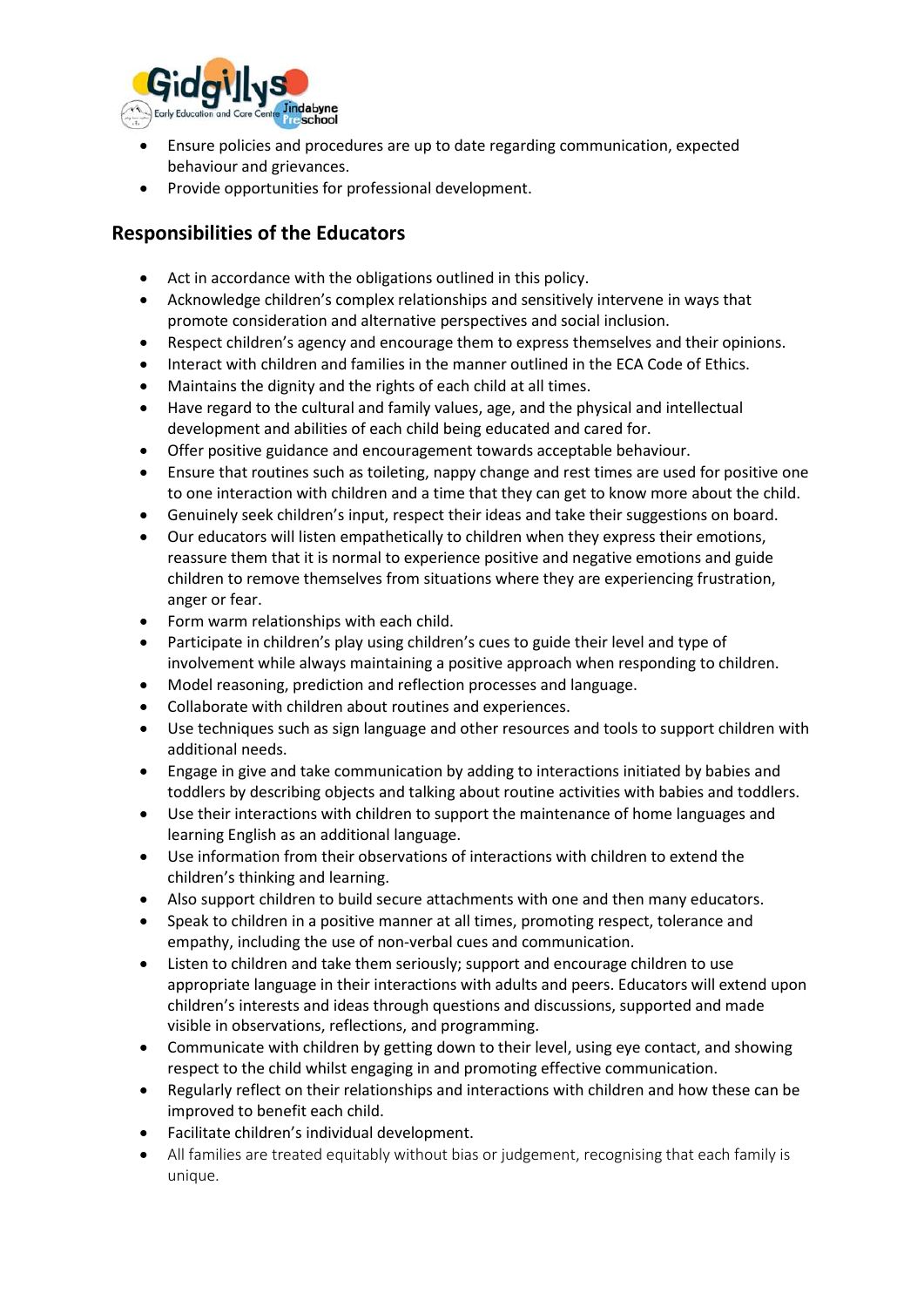

- Families and children are greeted upon arrival.
- They endeavour to recognise and implement several different ways to communicate with families in the family's preferred way.
- Verbal communication is always open, respectful and honest.
- They regularly reflect on parent input into the program and make changes where necessary that will best benefit the service and children.

### **Responsibilities of the Families**

- Read and comply with this policy.
- Engage in open communication with staff about their child.
- Inform staff of events or incidents that may impact on their child's behaviour at the service (e.g. moving house, a new sibling).
- Inform staff of any concerns regarding their child's behaviour or the impact of other children's behaviour.
- Work collaboratively with staff and others to develop or review an individual behaviour guidance plan for their child, where appropriate.

#### **Children's rights, Family and Cultural Values**

Interactions within the setting are greatly enhanced when children's rights and family and cultural values are given due consideration and respect. Administrative procedures, initial conversations, documentation and ongoing communication with children and families are a reference point for interactions and a foundation for authentic and respectful communication.

#### **Communicating and Listening**

Educators and staff must use listening as a foundation for interactions. Listening is based on observation and in leaving spaces in conversations and communication, suspending judgement and in giving full attention to children as they communicate. Truly attending to children's communication promotes a strong culture of listening.

#### **Communicating with Young Babies**

Each baby is born with an enormous capacity for learning. Language development illustrates this, whereby a baby, born with no language, learns to comprehend speech and in turn speak, within a relatively short period. Babies are born primed for the social and emotional interactions and communications that will allow them to develop into skilled, culturally knowledgeable participants and communicators.

Initially, communication is dominated by the baby's immediate needs for food, rest, comfort and sleep. But babies also have social needs for interaction. From birth babies respond to voices and imitate facial expressions, cooing and gurgling, attempting to make sounds, squealing with delight or giggling at something amusing. In this way they are responding to stimulus provided by their environment, as well as the people with whom they are having interactive communication.

#### **Role Modelling**

Educators model positive interactions when they show care, have empathy and respect for children, educators, staff and families.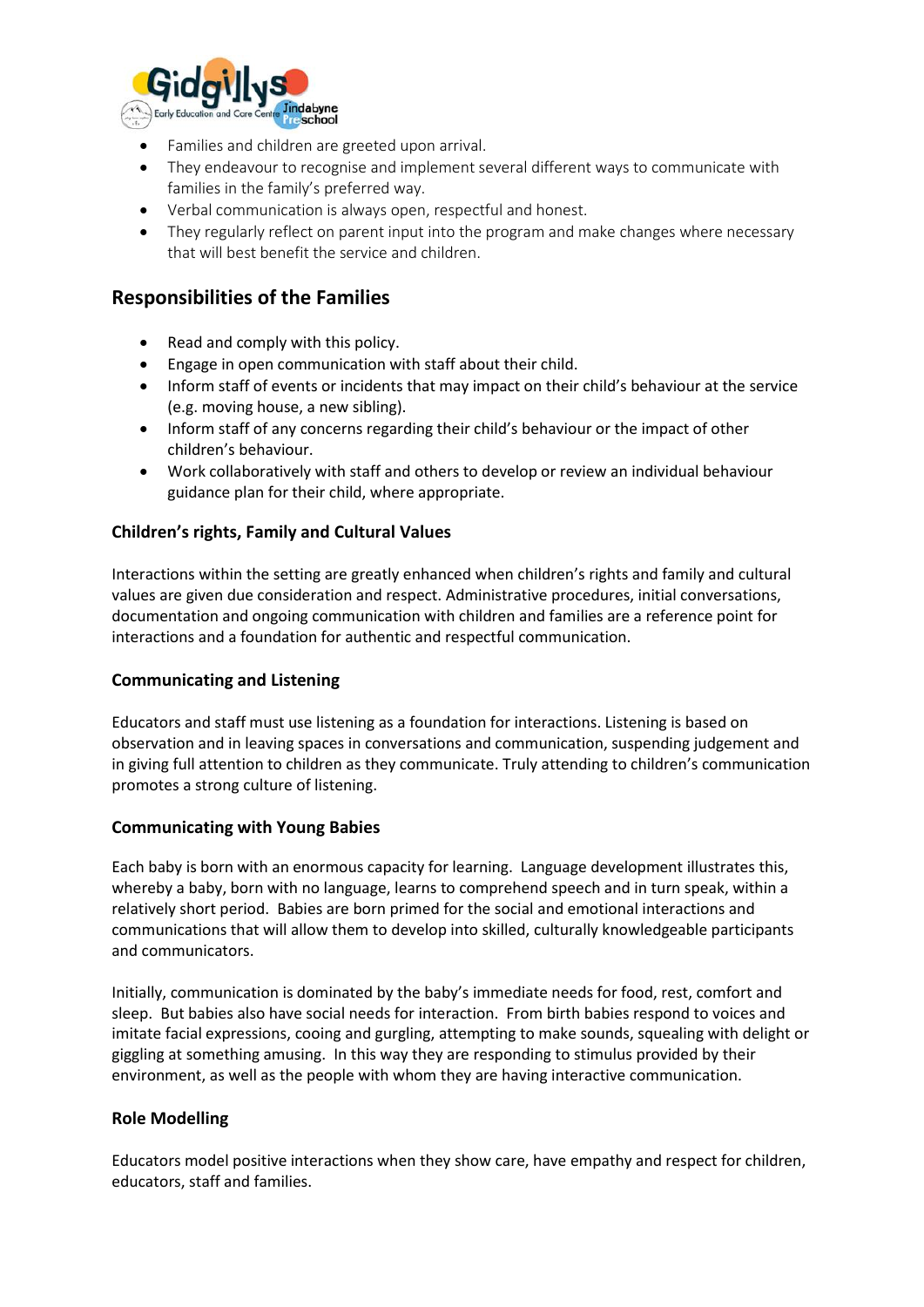

# **Principles for Behavioural Management**

Staff respect individual children's needs and differences in age, ability and experience regarding issues surrounding behaviour management and they are happy to discuss individual family expectations with parents. There may be times when staff will need to negotiate management strategies with parents to suit the needs of individual children.

- Wherever possible, children and staff will negotiate and determine boundaries and rules
- Rules will be reasonable considering the age, development and individual characteristics of the children
- Rules will be consistently enforced
- Children will be encouraged for desirable behaviour
- It is the behaviour that is praised or criticised, not the child
- Staff to present a good example through positive role modelling
- Children are encouraged to make appropriate choices

#### **In response to unacceptable behaviour, staff will:**

- Redirect the child or remove the child from the situation if necessary
- Advise children of the consequences of continuing with the behaviour
- Remind children of desirable behaviour
- Explain to children how behaviour results in consequences
- Actively listen to children's feelings and discuss the rules
- Help children to return to play
- Communicate with family should there be a need

### **Related Statutory Obligations & Considerations**

**Australian Childhood Foundation:** www.childhood.org.au **Australian Human Rights Commission:** [www.humanrights.gov.au](http://www.humanrights.gov.au/) **Australian Children's Education and Care Quality Authority (ACECQA)** - www.acecqa.gov.au **ACECQA National Quality Standard** https://www.acecqa.gov.au/nqf/national-quality-standard **Children (Education and Care) National Law (NSW) No 104a**  https://www.legislation.nsw.gov.au/#/view/act/2010/104a/full **Children and Young Persons (Care and Protection) Act**  https://www.legislation.nsw.gov.au/#/view/act/1998/157 **Education and Care National Regulations** https://www.legislation.nsw.gov.au/#/view/regulation/2011/653/full **Early Childhood Australia Code of Ethics** http://www.earlychildhoodaustralia.org.au/ourpublications/eca-code-ethics/ **United Nations Convention on the Rights of the Child:** www.unicef.org.au **United Nations Human Rights** http://www.ohchr.org/EN/ProfessionalInterest/Pages/CRC.aspx

### **Related Telephone Numbers**

- Early Childhood Education and Care Directorate 1800-619-113
- ACECQA 1300 422 327